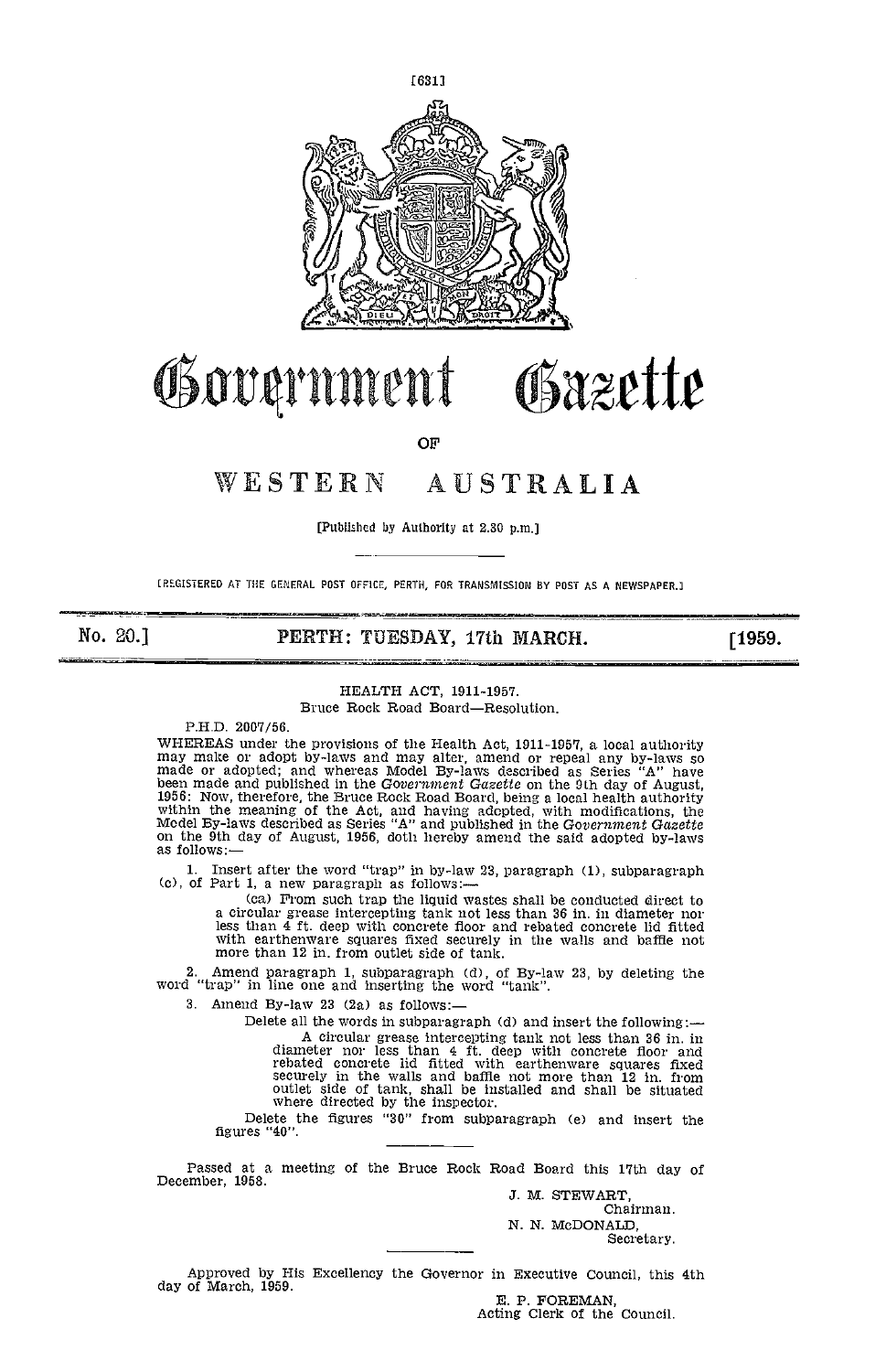#### HEALTH ACT, 1911-1957.

## Augusta-Margaret River Road Board.

P.H.D. 315/28, Ex. Co. No. 417.

WHEREAS under the provisions of paragraph (41) of section 134 of the Health Act, 1911-1957, a local authority may make by-laws for the prevention of pollution of any water supply: Now, therefore, the Augusta-Margaret River

Prevention of the Pollution of Water Supplies-Sussex Location 166.

These by-laws shall apply in the portion of the district com- prising Sussex Location 166.

A person shall not construct a spear or well or any machine for drawing water from beneath the ground on any lot within Sussex Location 166 unless the spear, well or machine is so situated that the water is drawn to the surface of the ground at a point within twenty feet of the boundary of the lot furthest from the street frontage.

1000 of the boundary of the for funtalest from the street fromtage.<br>
3. A person shall not deposit waste liquids or offensive matter<br>
underground on any land in Sussex Location 166 unless the disposal<br>
point is at least 10

Passed at a meeting of the Augusta-Margaret River Road Board this 8th day of January, 1959.

G. J. SHERVINGTON, Chairman.

C. S. WEST, Secretary.

Approved by His Excellency the Governor in Executive Council this 4th day of March, 1959.

(Sgd.) E. P. FOREMAN, Acting Clerk of the Council.

# HOSPITALS ACT, 1927-1955.

P.H.D. 1832/49.<br>IT is hereby notified for general information that the Warren District Hospital IT is hereby notified for general information that the Warren District Hospital<br>Board, acting pursuant to the powers conferred upon it by section 22 of the<br>Hospitals Act, 1927-1955, has made the by-laws as set out in the S

J. DEVEREUX, Under Secretary.

#### Schedule.

These by-laws may be cited as the Warren District Hospital (Control of Traffic) By-laws.

No person shall drive a vehicle, the unladen weight of which exceeds two tons, in the grounds of the Warren District Hospital.

No person shall drive a vehicle at a speed in excess of ten miles per hour in the grounds of the Warren District Hospital.

A person who by act or omission contravenes any provision of these by-laws commits an offence.

Penalty: Two pounds.

Passed at a meeting of the Warren District Hospital Board, this 27th day of February, 1959. R. MANSER, Chairman.

E. R. HEATH.

Secretary.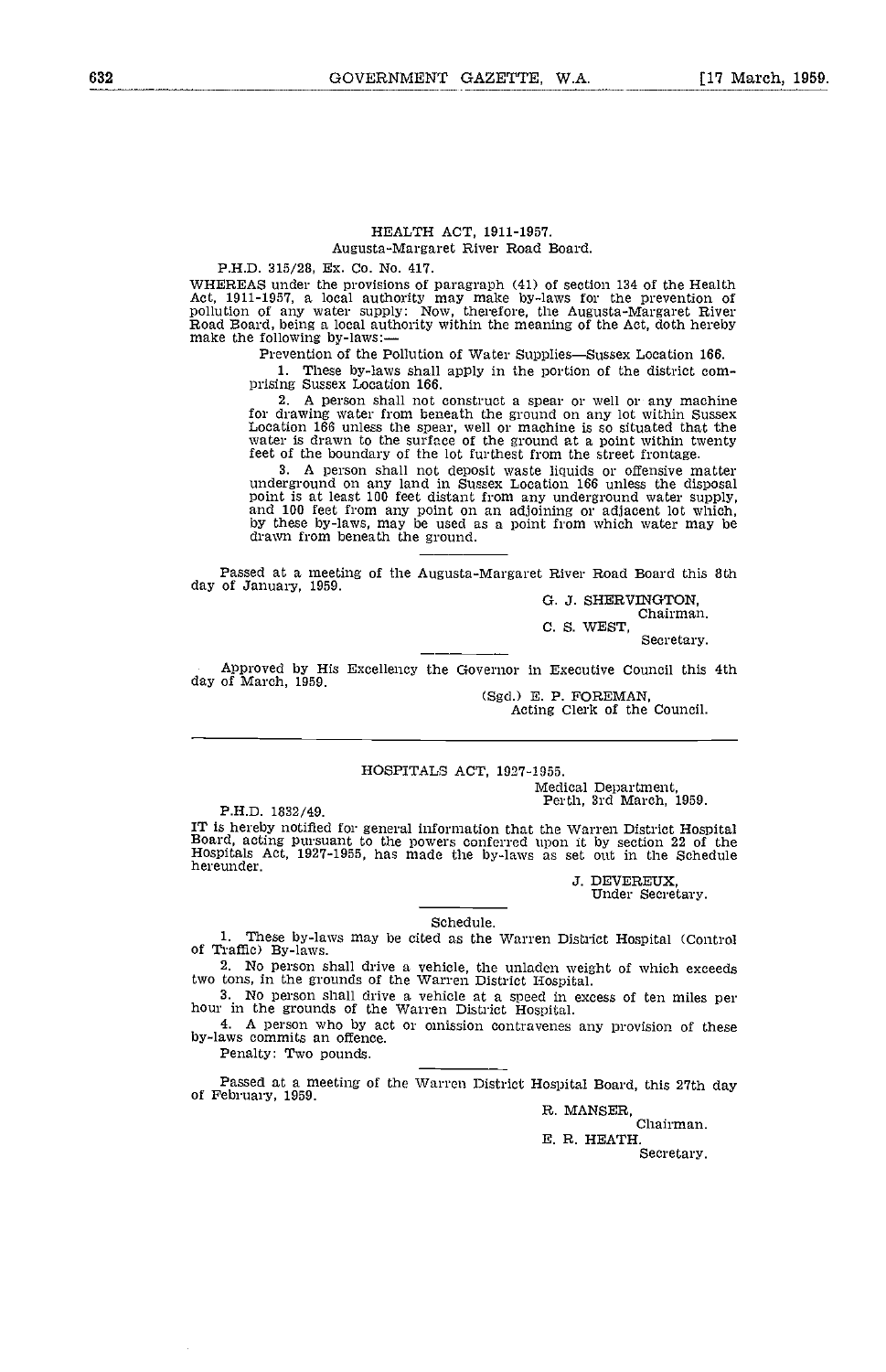## COUNTRY AREAS WATER SUPPLY ACT, 1947-1957.

Water Supply, Sewerage and Drainage Department, Perth, 6th March, 1959.

HIS Excellency the Governor in Executive Council has been pleased to approve of the by-laws made by the Minister for Water Supply, Sewerage and Drainage under and for the purposes of the Country Areas Water Supply Act, 194

0. COCK, Under Secretary for Works and Water Supply.

## Schedule.

## By-laws.

1. In these by-laws the by-laws made by the Minister for Water Supply, Sewerage and Drainage under and for the purposes of the Country Areas Water Supply Act, 1947-1957, and published in the Government Gazette on the 20th June, 1957, and amended from time to time thereafter, are referred to as the principal by-laws.

2. Paragraph (e) of By-law 89 of the principal by-laws is amended

- by adding after the passage, "Yarloop;" in the last line of sub- paragraph (i) the passage, "Popanyinning; Cuballing; Denham;"
- (b) by substituting for the passage "and Dangin." in the last line of subparagraph (ii) the passage, "Dangin; Highbury; Piesseville; Woodanilling; Northampton; Koorda;" and
- by adding after the passage, "Wongan Hills" in the last line of subparagraph (iv) the passage, ", Pithara, Perenjori."

3. The Schedule to the principal regulations is amended by adding after the table, "(67) Wagin Rating Zone," the following tables

## Building fees-Refer to By-law 99. (68) Popanyinning Rating Zone. Purposes for which Water is Supplied or Class of Price of Water Water Service, per 1.000 Gallons. 5. d. Water in return for amount of rates paid or for charges paid in lieu of rates -. .. .... .... <sup>4</sup> <sup>0</sup> Water supplied in excess of quantity allowed for rate or minimum charge— Domestic (including domestic gardens) .... .... 3 0 Trading and all other services not otherwise specified .... ....

## (69) Cuballing Rating Zone.

| Purposes for which Water is Supplied or Class of<br>Water Service.                                                        |       | Price of Water<br>per 1,000<br>Gallons. |
|---------------------------------------------------------------------------------------------------------------------------|-------|-----------------------------------------|
|                                                                                                                           | s. d. |                                         |
| Water in return for amount of rates paid or for charges<br>paid in lieu of rates<br><b>Contractor</b><br>$\mathbf{r}$<br> | 40    |                                         |
| Water supplied in excess of quantity allowed for rate or<br>minimum charge—                                               |       |                                         |
| Domestic (including domestic gardens)<br>$\cdots$                                                                         | 30    |                                         |
| Trading and all other services not otherwise                                                                              |       |                                         |
| specified<br>and the state of the state of<br>and the second contract of the second                                       |       | - 0                                     |
| Building fees—Refer to By-law 99.                                                                                         |       |                                         |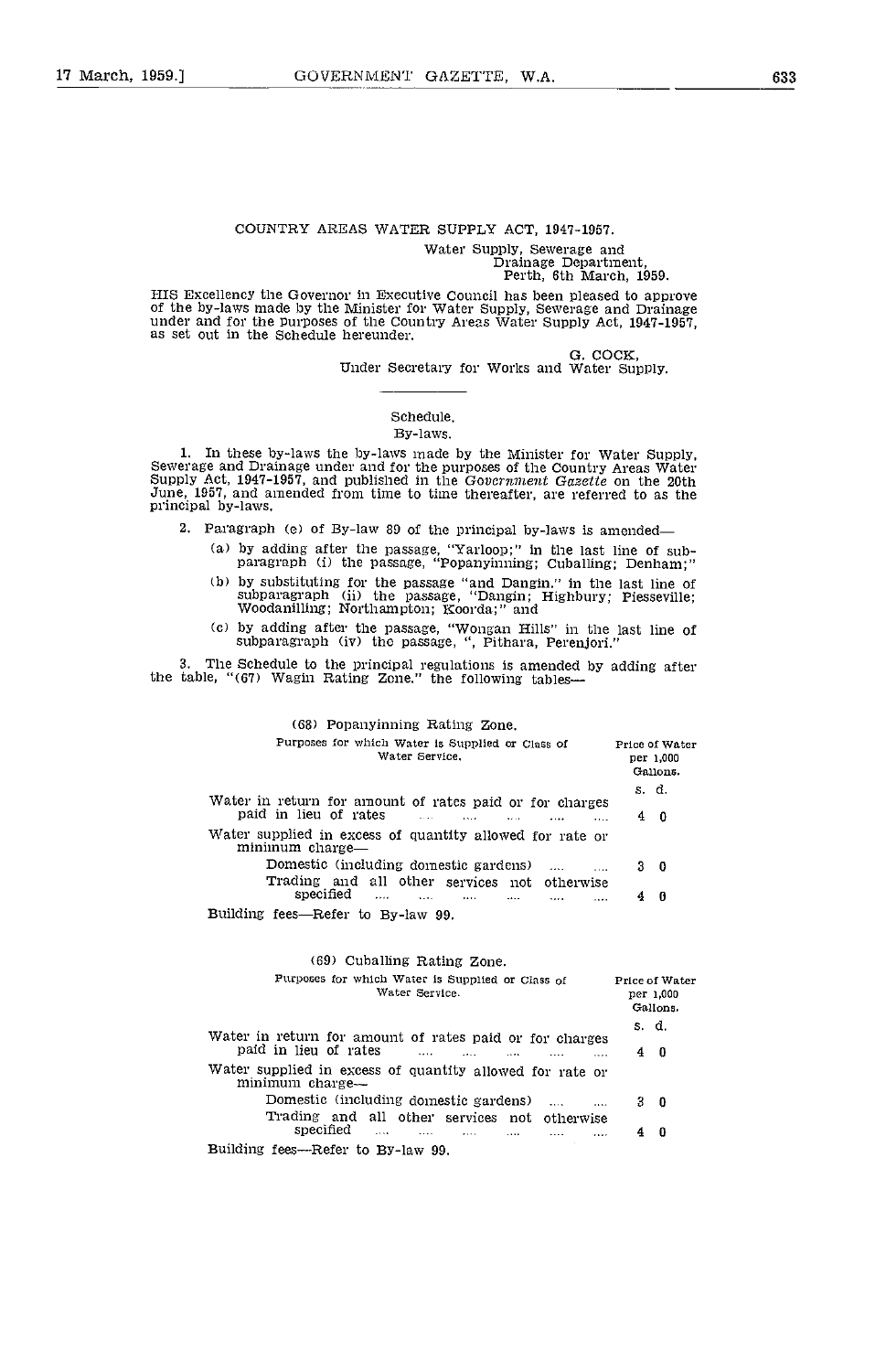| (70) Highbury Rating Zone.                                                                                                                                       |             |                                         |
|------------------------------------------------------------------------------------------------------------------------------------------------------------------|-------------|-----------------------------------------|
| Purposes for which Water is Supplied or Class of<br>Water Service.                                                                                               |             | Price of Water<br>per 1,000<br>Gallons. |
|                                                                                                                                                                  | s. d.       |                                         |
| Water in return for amount of rates paid or for charges<br>paid in lieu of rates<br>and a<br>$\ldots$<br>$\sim 100$<br>$\sim 100$                                | $4 \quad 0$ |                                         |
| Water supplied in excess of quantity allowed for rate or<br>minimum charge—                                                                                      |             |                                         |
| Domestic (including domestic gardens)<br>$\sim$ $\sim$ $\sim$<br>$\cdots$                                                                                        |             | 30                                      |
| Trading and all other services not otherwise<br>specified<br>$\cdots$<br>$\cdots$<br>$\cdots$<br>$\cdots$<br>$\cdots$<br>$\cdots$                                |             | $4\quad 0$                              |
| Building fees—Refer to By-law 99.                                                                                                                                |             |                                         |
| (71) Piesseville Rating Zone.                                                                                                                                    |             |                                         |
| Purposes for which Water is Supplied or Class of<br>Water Service.                                                                                               |             | Price of Water<br>per 1,000<br>Gallons. |
|                                                                                                                                                                  |             | s. d.                                   |
| Water in return for amount of rates paid or for charges<br>paid in lieu of rates<br>and the same<br><b>Carried</b><br>$\sim$ 100 $\sim$<br>$\mathbf{1}$          |             | $4 \quad 0$                             |
| Water supplied in excess of quantity allowed for rate or<br>minimum charge-                                                                                      |             |                                         |
| Domestic (including domestic gardens)<br>$\ldots$<br>$\cdots$<br>Trading and all other services not otherwise                                                    |             | 30                                      |
| specified<br><b>Contract</b><br>$\sim$ $\sim$ $\sim$<br>$\cdots$<br>$\cdots$<br>$\cdots$<br>$\cdots$                                                             | 4           | 0                                       |
| Building fees—Refer to By-law 99.                                                                                                                                |             |                                         |
|                                                                                                                                                                  |             |                                         |
| (72) Woodanilling Rating Zone.                                                                                                                                   |             |                                         |
| Purposes for which Water is Supplied or Class of<br>Water Service.                                                                                               |             | Price of Water<br>per 1,000<br>Gallons. |
|                                                                                                                                                                  |             | s. d.                                   |
| Water in return for amount of rates paid or for charges<br>paid in lieu of rates<br><b>Alban</b><br>$\sim 10^{-1}$<br>$\mathbf{1}$<br>$\sim 100$<br>$\mathbf{r}$ | 4           | $\overline{0}$                          |
| Water supplied in excess of quantity allowed for rate or<br>minimum charge—                                                                                      |             |                                         |
| Domestic (including domestic gardens)<br>$\cdots$<br>$\cdots$                                                                                                    | 3           | 0                                       |
| Trading and all other services not<br>otherwise<br>specified<br>$\cdots$<br>$\cdots$<br>$\cdots$<br>$\cdots$<br>$\cdots$<br>$\cdots$                             | 4           | $\overline{\phantom{a}}$                |
| Building fees—Refer to By-law 99.                                                                                                                                |             |                                         |
|                                                                                                                                                                  |             |                                         |
| (73) Northampton Rating Zone.                                                                                                                                    |             |                                         |
| Purposes for which Water is Supplied or Class of<br>Water Service.                                                                                               |             | Price of Water<br>per 1,000<br>Gallons. |
|                                                                                                                                                                  |             | s. d.                                   |
| Water in return for amount of rates paid or for charges<br>paid in lieu of rates<br>.<br>$\cdots$<br>$\ldots$<br>$\overline{1}$<br>$\cdots$                      | 4           | 0                                       |
| Water supplied in excess of quantity allowed for rate or<br>minimum charge-                                                                                      |             |                                         |
| Domestic (including domestic gardens)<br>$\cdots$<br>$\cdots$                                                                                                    | 3           | 0                                       |
| Trading and all other services not otherwise<br>specified<br>$\cdots$<br>.<br>$\cdots$<br>.<br>$\cdots$<br>                                                      | 4           | $\bf{0}$                                |

Building fees-Refer to By-law 99.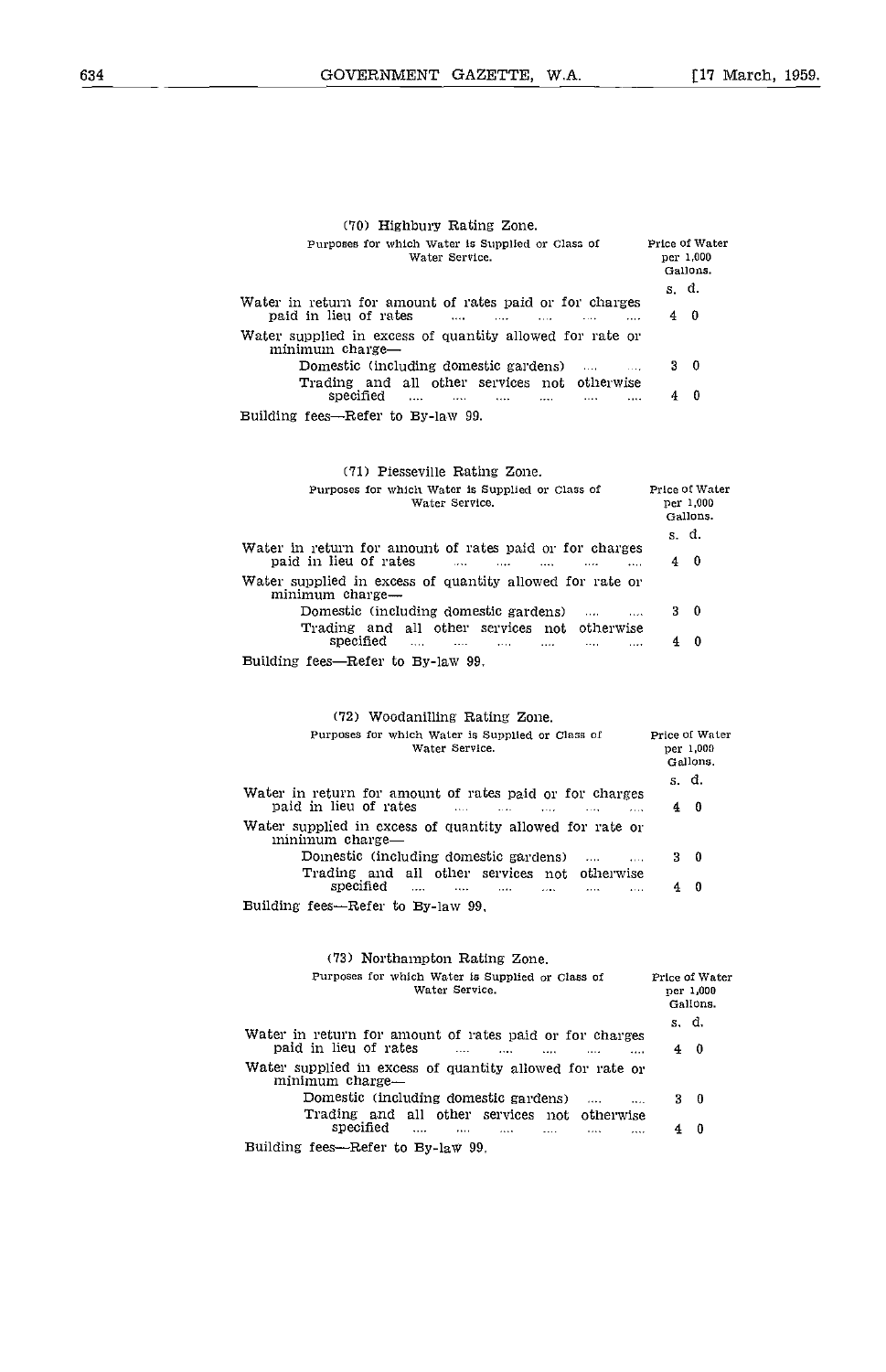| (74) Koorda Rating Zone.                                                                                                                                                                                             |   |                                         |
|----------------------------------------------------------------------------------------------------------------------------------------------------------------------------------------------------------------------|---|-----------------------------------------|
| Purposes for which Water is Supplied or Class of<br>Water Service.                                                                                                                                                   |   | Price of Water<br>per 1,000<br>Gallons. |
|                                                                                                                                                                                                                      |   | s. d.                                   |
| Water in return for amount of rates paid or for charges<br>paid in lieu of rates<br>$\sim$ $\sim$ $\sim$<br>$\cdots$<br>$\cdots$<br>$\cdots$<br>$\cdots$<br>Water supplied in excess of quantity allowed for rate or |   | 40                                      |
| minimum charge-<br>Domestic (including domestic gardens)<br>$\cdots$<br>$\cdots$<br>Trading and all other services not otherwise                                                                                     |   | 30                                      |
| specified<br>$\cdots$<br>$\sim$ 1000 $\sim$<br>$\cdots$<br>Building fees-Refer to By-law 99.                                                                                                                         | 4 | 0                                       |
| (75) Pithara Rating Zone.                                                                                                                                                                                            |   |                                         |
| Purposes for which Water is Supplied or Class of<br>Water Service.                                                                                                                                                   |   | Price of Water<br>per 1,000<br>Gallons. |
|                                                                                                                                                                                                                      |   | s. d.                                   |
| Water in return for amount of rates paid or for charges<br>paid in lieu of rates<br><b>Contract Contract</b><br><b>Service</b> Contractor<br>$\cdots$                                                                |   | 40                                      |
| Water supplied in excess of quantity allowed for rate or<br>minimum charge-                                                                                                                                          |   |                                         |
| Domestic (including domestic gardens)<br>$\cdots$<br>Trading and all other services not otherwise                                                                                                                    |   | 30                                      |
| specified<br>$\sim$ 100 $\sim$<br>$\cdots$<br>Building fees-Refer to By-law 99.                                                                                                                                      | 4 | $\Omega$                                |
|                                                                                                                                                                                                                      |   |                                         |
| (76) Perenjori Rating Zone.                                                                                                                                                                                          |   |                                         |
| Purposes for which Water is Supplied or Class of<br>Water Service.                                                                                                                                                   |   | Price of Water<br>per 1,000<br>Gallons. |
|                                                                                                                                                                                                                      |   | s. d.                                   |
| Water in return for amount of rates paid or for charges<br>paid in lieu of rates<br>$\sim$ $\sim$ $\sim$<br>1.111<br>$\sim$ $\sim$ $\sim$                                                                            |   | 40                                      |
| Water supplied in excess of quantity allowed for rate or<br>minimum charge-                                                                                                                                          |   |                                         |
| Domestic (including domestic gardens)<br>$\cdots$                                                                                                                                                                    |   | 30                                      |
| Trading and all other services not otherwise<br>specified<br>$\cdots$<br>$\cdots$<br>$\cdots$<br>1.1.1<br>$\cdots$                                                                                                   | 4 | $\bf{0}$                                |

Building fees-Refer to By-law 99.

## ROAD DISTRICTS ACT, 1919-1956.

## ERRATA.

L.G.-1600/52. KELLERBERRIN ROAD BOARD—Building By-laws published in the Govern-<br>ment Gazette (No. 105) of 19th December, 1958, pages 3334-3355: By-law 22 (page 3339): After the word "to" (being the last word in line 2 of the by-law) read "be taken."<br>By-law 39 (page 3341): For "tile toofs" (page 3342, line 30) read "tile<br>roofs." By-law 46 (page 3343): For "of" where first appearing in line 2 of the<br>by-law read "or."<br>By-law 53 (page 3345): For "of" where first appearing in line 3 of the<br>by-law read "to."<br>By-law 90 (page 3350): For "verhandah" in l

(Sgd.) GEO. S. LINDSAY, Secretary for Local Government.